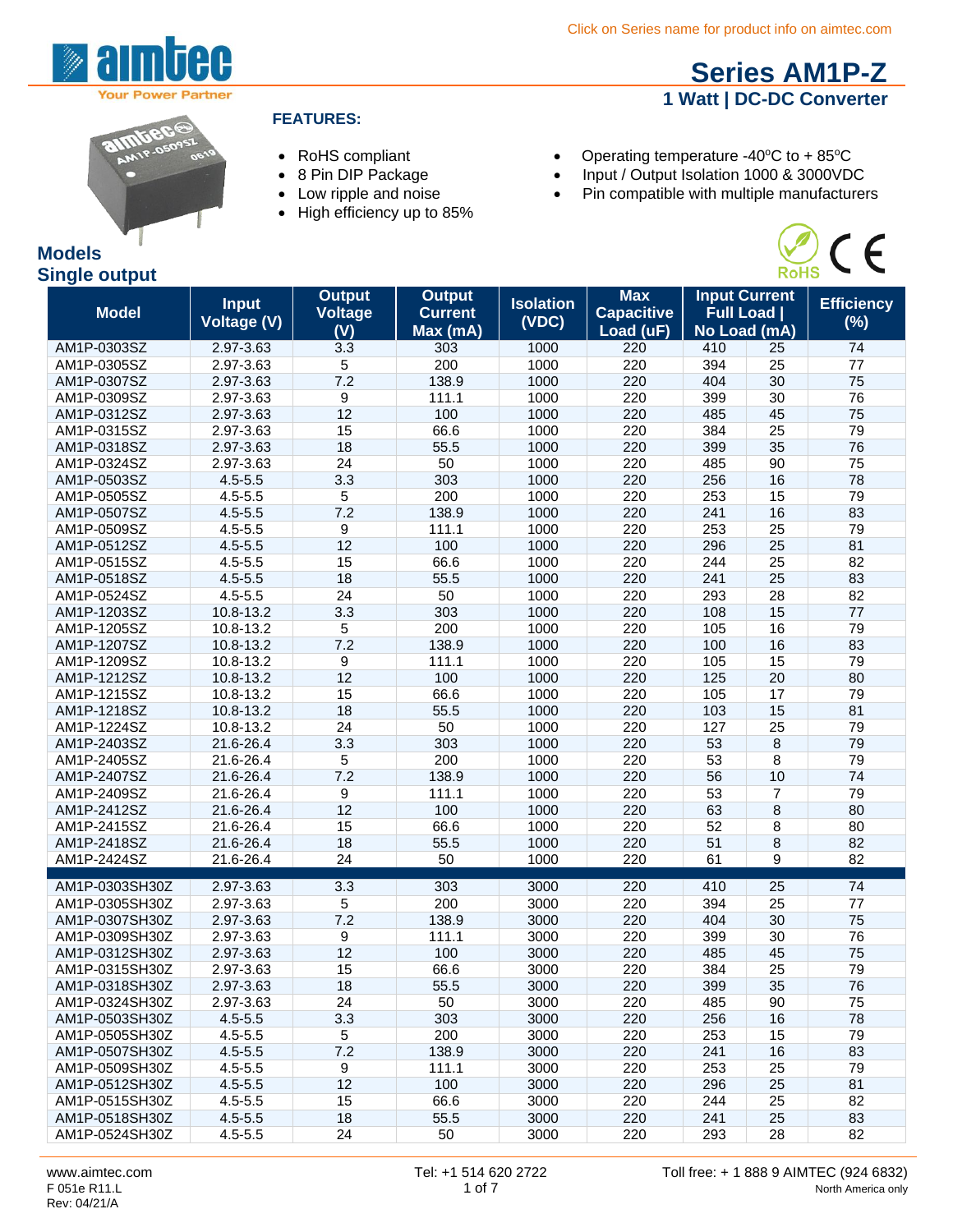

# **Series AM1P-Z**

**Your Power Partner** 

# **1 Watt | DC-DC Converter**

| AM1P-1203SH30Z | 10.8-13.2 | 3.3 | 303   | 3000 | 220 | 108 | 15 | 77 |
|----------------|-----------|-----|-------|------|-----|-----|----|----|
| AM1P-1205SH30Z | 10.8-13.2 | 5   | 200   | 3000 | 220 | 105 | 16 | 79 |
| AM1P-1207SH30Z | 10.8-13.2 | 7.2 | 138.9 | 3000 | 220 | 100 | 16 | 83 |
| AM1P-1209SH30Z | 10.8-13.2 | 9   | 111.1 | 3000 | 220 | 105 | 15 | 79 |
| AM1P-1212SH30Z | 10.8-13.2 | 12  | 100   | 3000 | 220 | 125 | 20 | 80 |
| AM1P-1215SH30Z | 10.8-13.2 | 15  | 66.6  | 3000 | 220 | 105 | 17 | 79 |
| AM1P-1218SH30Z | 10.8-13.2 | 18  | 55.5  | 3000 | 220 | 103 | 15 | 81 |
| AM1P-1224SH30Z | 10.8-13.2 | 24  | 50    | 3000 | 220 | 127 | 25 | 79 |
| AM1P-2403SH30Z | 21.6-26.4 | 3.3 | 303   | 3000 | 220 | 53  | 8  | 79 |
| AM1P-2405SH30Z | 21.6-26.4 | 5   | 200   | 3000 | 220 | 53  | 8  | 79 |
| AM1P-2407SH30Z | 21.6-26.4 | 7.2 | 138.9 | 3000 | 220 | 56  | 10 | 74 |
| AM1P-2409SH30Z | 21.6-26.4 | 9   | 111.1 | 3000 | 220 | 53  |    | 79 |
| AM1P-2412SH30Z | 21.6-26.4 | 12  | 100   | 3000 | 220 | 63  | 8  | 80 |
| AM1P-2415SH30Z | 21.6-26.4 | 15  | 66.6  | 3000 | 220 | 52  | 8  | 80 |
| AM1P-2418SH30Z | 21.6-26.4 | 18  | 55.5  | 3000 | 220 | 51  | 8  | 82 |
| AM1P-2424SH30Z | 21.6-26.4 | 24  | 50    | 3000 | 220 | 61  | 9  | 82 |

#### **Models Dual output**

| <b>Model</b> | <b>Input</b><br>Voltage (V) | <b>Output</b><br>Voltage<br>(V) | <b>Output</b><br><b>Current</b><br>max(mA) | <b>Isolation</b><br>(VDC) | <b>Max</b><br><b>Capacitive</b><br>Load | <b>Full Load</b> | <b>Input Current</b><br>No Load (mA) | <b>Efficiency</b><br>$(\%)$ |
|--------------|-----------------------------|---------------------------------|--------------------------------------------|---------------------------|-----------------------------------------|------------------|--------------------------------------|-----------------------------|
| AM1P-0503DZ  | $4.5 - 5.5$                 | ±3.3                            | ±152                                       | 1000                      | ±100                                    | 299              | 15                                   | 67                          |
| AM1P-0505DZ  | $4.5 - 5.5$                 | ±5                              | ±100                                       | 1000                      | ±100                                    | 270              | 20                                   | 74                          |
| AM1P-0507DZ  | $4.5 - 5.5$                 | ±7.2                            | ±69                                        | 1000                      | ±100                                    | 260              | 15                                   | 77                          |
| AM1P-0509DZ  | $4.5 - 5.5$                 | ±9                              | ±56                                        | 1000                      | ±100                                    | 260              | 20                                   | 77                          |
| AM1P-0512DZ  | $4.5 - 5.5$                 | ±12                             | ±50                                        | 1000                      | ±100                                    | 300              | 22                                   | 80                          |
| AM1P-0515DZ  | $4.5 - 5.5$                 | ±15                             | ±33                                        | 1000                      | ±100                                    | 247              | 20                                   | 81                          |
| AM1P-0518DZ  | $4.5 - 5.5$                 | ±18                             | ±28                                        | 1000                      | ±100                                    | 244              | 22                                   | 82                          |
| AM1P-0524DZ  | $4.5 - 5.5$                 | ±24                             | ±25                                        | 1000                      | ±100                                    | 300              | 20                                   | 85                          |
| AM1P-1203DZ  | 10.8-13.2                   | ±3.3                            | ±152                                       | 1000                      | ±100                                    | 121              | 10                                   | 69                          |
| AM1P-1205DZ  | 10.8-13.2                   | ±5                              | ±100                                       | 1000                      | ±100                                    | 110              | $\overline{7}$                       | 76                          |
| AM1P-1207DZ  | 10.8-13.2                   | ±7.2                            | ±69                                        | 1000                      | ±100                                    | 109              | 15                                   | 76                          |
| AM1P-1209DZ  | 10.8-13.2                   | ±9                              | ±56                                        | 1000                      | ±100                                    | 109              | 15                                   | 78                          |
| AM1P-1212DZ  | 10.8-13.2                   | ±12                             | ±50                                        | 1000                      | ±100                                    | 123              | 12                                   | 81                          |
| AM1P-1215DZ  | 10.8-13.2                   | ±15                             | ±33                                        | 1000                      | ±100                                    | 102              | 10                                   | 82                          |
| AM1P-1218DZ  | 10.8-13.2                   | ±18                             | ±28                                        | 1000                      | ±100                                    | 103              | 15                                   | 81                          |
| AM1P-1224DZ  | 10.8-13.2                   | ±24                             | ±25                                        | 1000                      | ±100                                    | 125              | 20                                   | 80                          |
| AM1P-2403DZ  | 21.6-26.4                   | ±3.3                            | ±152                                       | 1000                      | ±100                                    | 60               | 5                                    | 70                          |
| AM1P-2405DZ  | 21.6-26.4                   | ±5                              | ±100                                       | 1000                      | ±100                                    | 56               | 6                                    | 74                          |
| AM1P-2407DZ  | 21.6-26.4                   | ±7.2                            | ±69                                        | 1000                      | ±100                                    | 55               | 6                                    | 76                          |
| AM1P-2409DZ  | 21.6-26.4                   | ±9                              | ±56                                        | 1000                      | ±100                                    | 56               | 7                                    | 75                          |
| AM1P-2412DZ  | 21.6-26.4                   | ±12                             | ±50                                        | 1000                      | ±100                                    | 62               | 5                                    | 81                          |
| AM1P-2415DZ  | 21.6-26.4                   | ±15                             | ±33                                        | 1000                      | ±100                                    | 51               | 5                                    | 81                          |
| AM1P-2418DZ  | 21.6-26.4                   | ±18                             | ±28                                        | 1000                      | ±100                                    | 53               | $\overline{7}$                       | 78                          |
| AM1P-2424DZ  | 21.6-26.4                   | ±24                             | ±25                                        | 1000                      | ±100                                    | 64               | $\overline{7}$                       | 78                          |

#### **Models Dual Separated Output**

| <b>Model</b>  | <b>Input</b><br><b>Voltage (V)</b> | <b>Output</b><br><b>Voltage</b><br>(V) | <b>Output</b><br><b>Current</b><br>max(mA) | <b>Isolation</b><br>(VDC) | <b>Max</b><br><b>Capacitive</b><br>Load (uF) |     | <b>Input Current</b><br><b>Full Load  </b><br>No Load (mA) | <b>Efficiency</b><br>(%) |
|---------------|------------------------------------|----------------------------------------|--------------------------------------------|---------------------------|----------------------------------------------|-----|------------------------------------------------------------|--------------------------|
| AM1P-050303DZ | $4.5 - 5.5$                        | 3.3 / 3.3                              | 152 / 152                                  | 1000                      | 100                                          | 299 | 15                                                         | 67                       |
| AM1P-050505DZ | $4.5 - 5.5$                        | 5/5                                    | 100/100                                    | 1000                      | 100                                          | 247 | 30                                                         | 81                       |
| AM1P-050707DZ | $4.5 - 5.5$                        | 7.2/7.2                                | 69/69                                      | 1000                      | 100                                          | 260 | 16                                                         | 77                       |
| AM1P-050909DZ | $4.5 - 5.5$                        | 9/9                                    | 56/56                                      | 1000                      | 100                                          | 253 | 15                                                         | 79                       |
| AM1P-051212DZ | $4.5 - 5.5$                        | 12/12                                  | 50/50                                      | 1000                      | 100                                          | 300 | 20                                                         | 80                       |
| AM1P-051515DZ | $4.5 - 5.5$                        | 15/15                                  | 33/33                                      | 1000                      | 100                                          | 247 | 20                                                         | 81                       |
| AM1P-051818DZ | $4.5 - 5.5$                        | 18/18                                  | 28/28                                      | 1000                      | 100                                          | 247 | 20                                                         | 81                       |
| AM1P-052424DZ | $4.5 - 5.5$                        | 24/24                                  | 25/25                                      | 1000                      | 100                                          | 320 | 25                                                         | 75                       |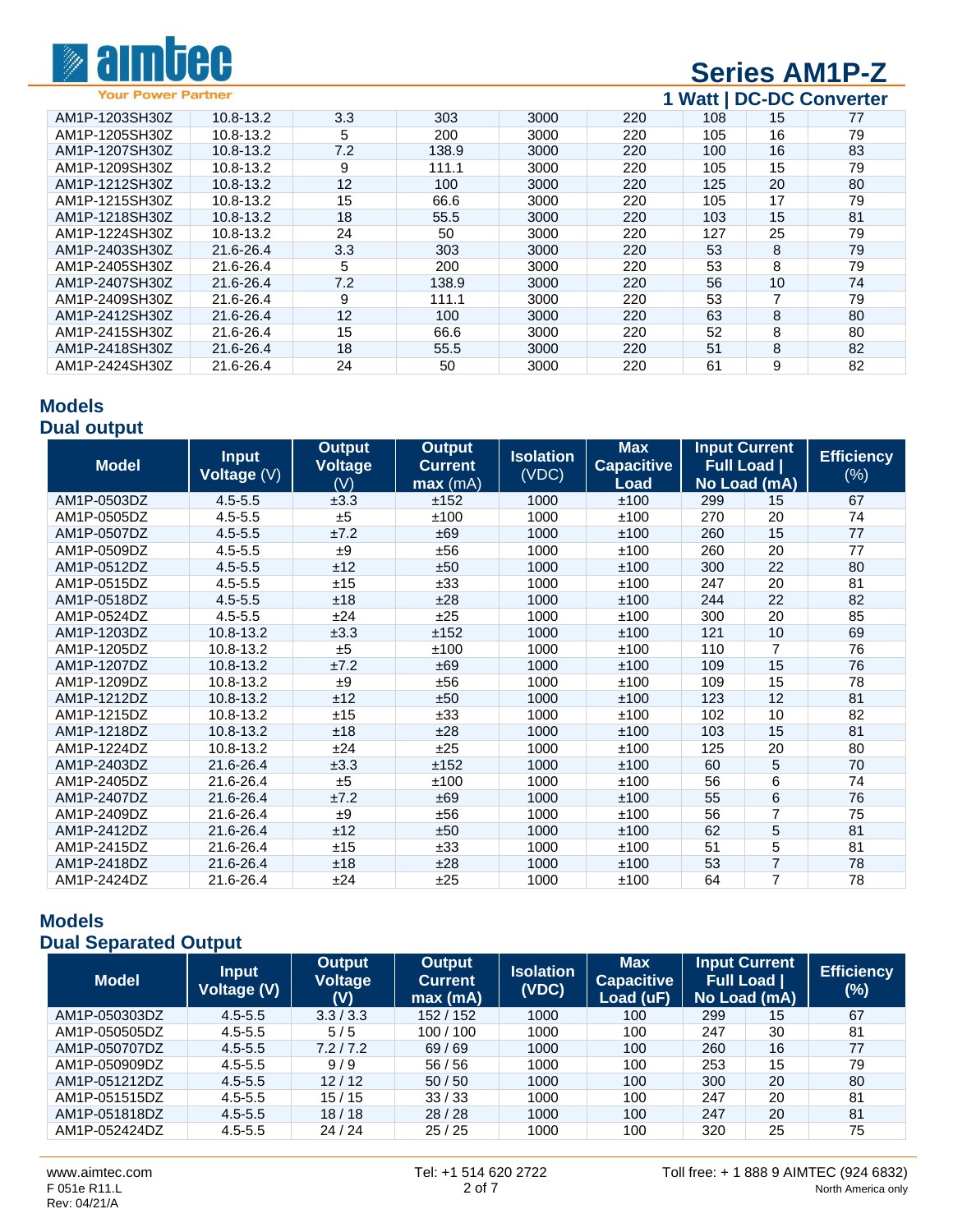

# **Series AM1P-Z**

**1 Watt | DC-DC Converter**

| AM1P-120303DZ | 10.8-13.2 | 3.3/3.3 | 152 / 152 | 1000 | 100 | 111 | 15 | 75 |
|---------------|-----------|---------|-----------|------|-----|-----|----|----|
| AM1P-120505DZ | 10.8-13.2 | 5/5     | 100/100   | 1000 | 100 | 111 | 10 | 75 |
| AM1P-120707DZ | 10.8-13.2 | 7.2/7.2 | 69/69     | 1000 | 100 | 107 | 10 | 78 |
| AM1P-120909DZ | 10.8-13.2 | 9/9     | 56/56     | 1000 | 100 | 105 | 10 | 79 |
| AM1P-121212DZ | 10.8-13.2 | 12/12   | 50/50     | 1000 | 100 | 125 | 15 | 80 |
| AM1P-121515DZ | 10.8-13.2 | 15/15   | 33/33     | 1000 | 100 | 104 | 13 | 80 |
| AM1P-121818DZ | 10.8-13.2 | 18/18   | 28/28     | 1000 | 100 | 107 | 20 | 78 |
| AM1P-122424DZ | 10.8-13.2 | 24/24   | 25/25     | 1000 | 100 | 128 | 20 | 78 |
| AM1P-240303DZ | 21.6-26.4 | 3.3/3.3 | 152 / 152 | 1000 | 100 | 53  | 5  | 79 |
| AM1P-240505DZ | 21.6-26.4 | 5/5     | 100/100   | 1000 | 100 | 50  | 8  | 83 |
| AM1P-240707DZ | 21.6-26.4 | 7.2/7.2 | 69/69     | 1000 | 100 | 53  | 5  | 78 |
| AM1P-240909DZ | 21.6-26.4 | 9/9     | 56/56     | 1000 | 100 | 54  | 8  | 77 |
| AM1P-241212DZ | 21.6-26.4 | 12/12   | 50/50     | 1000 | 100 | 63  | 6  | 80 |
| AM1P-241515DZ | 21.6-26.4 | 15/15   | 33/33     | 1000 | 100 | 54  | 6  | 77 |
| AM1P-241818DZ | 21.6-26.4 | 18/18   | 28/28     | 1000 | 100 | 56  | 13 | 74 |
| AM1P-242424DZ | 21.6-26.4 | 24/24   | 25/25     | 1000 | 100 | 65  | 5  | 77 |
|               |           |         |           |      |     |     |    |    |

## **Input Specifications**

| <b>Parameters</b>               | Nominal                                   | <b>Typical</b> | <b>Maximum</b> | <b>Units</b> |  |
|---------------------------------|-------------------------------------------|----------------|----------------|--------------|--|
|                                 | 3.3 Vin                                   | 2.97-3.63      |                | VDC.         |  |
|                                 | 5 Vin                                     | $4.5 - 5.5$    |                | <b>VDC</b>   |  |
| Voltage range                   | $12$ Vin                                  | 10.8-13.2      |                | VDC          |  |
|                                 | 24 Vin                                    | 21.6-26.4      |                | <b>VDC</b>   |  |
| Filter                          | Capacitor                                 |                |                |              |  |
|                                 | 3.3 Vin                                   |                | 6              | <b>VDC</b>   |  |
| Absolute Maximum Rating         | 5 Vin                                     |                |                | VDC          |  |
|                                 | $12$ Vin                                  |                | 15             | <b>VDC</b>   |  |
|                                 | 24 Vin                                    |                | 28             | VDC          |  |
| Peak Input Voltage time         |                                           | 100            |                | ms           |  |
| Input reflective ripple current | With a 12µH inductor and a 47µF capacitor | 20             |                | mAp-p        |  |

#### **Isolation Specifications**

| <b>Parameters</b>  | <b>Conditions</b>  | Typical | <b>Rated</b> | <b>Units</b> |
|--------------------|--------------------|---------|--------------|--------------|
|                    | 60 sec             |         | 1000         | VDC          |
| Tested I/O voltage | 60 sec, H30 models |         | 3000         | <b>VDC</b>   |
| Resistance         |                    | >1000   |              | <b>MOhm</b>  |
| Capacitance        |                    | 60      |              | рF           |

# **Output Specifications**

| <b>Parameters</b>       | <b>Conditions</b>                           | <b>Typical</b> | <b>Maximum</b> | <b>Units</b>    |
|-------------------------|---------------------------------------------|----------------|----------------|-----------------|
| Voltage accuracy        |                                             | ±3             |                | %               |
| Line voltage regulation | for 1% change of Vin                        | ±1.2           |                | $\%$            |
|                         | 20-100% load, Single 3.3Vout models         |                | ±20            | %               |
|                         | 20-100% load, Single other output models    |                | ±10            | $\%$            |
| Load voltage regulation | 20-100% load, Dual 3.3V output models       | ±20            |                | %               |
|                         | 20-100% load, Dual Separated 3.3Vout models | ±15            |                | $\%$            |
|                         | 20-100% load, Others                        | ±10            |                | %               |
| Temperature coefficient |                                             | ±0.02          |                | %/ $\rm ^{o}$ C |
| Ripple & Noise          | At 20MHz Bandwidth                          | 100            |                | $mV$ p-p        |

#### **General Specifications**

| <b>Parameters</b>     | <b>Conditions</b>          | Tvpical         | <b>Maximum</b> | <b>Units</b> |  |
|-----------------------|----------------------------|-----------------|----------------|--------------|--|
| Switching frequency   | 100% load, Variable        | 80              |                | <b>KHz</b>   |  |
| Operating temperature | Full Load without Derating | $-40$ to $+85$  |                | $^{\circ}$ C |  |
| Storage temperature   |                            | $-40$ to $+125$ |                | $^{\circ}$ C |  |
| Max Case temperature  |                            |                 | 100            | $\rm ^{o}C$  |  |
| Cooling               | Free air convection        |                 |                |              |  |
| Humidity              |                            |                 | 90             | $\%$         |  |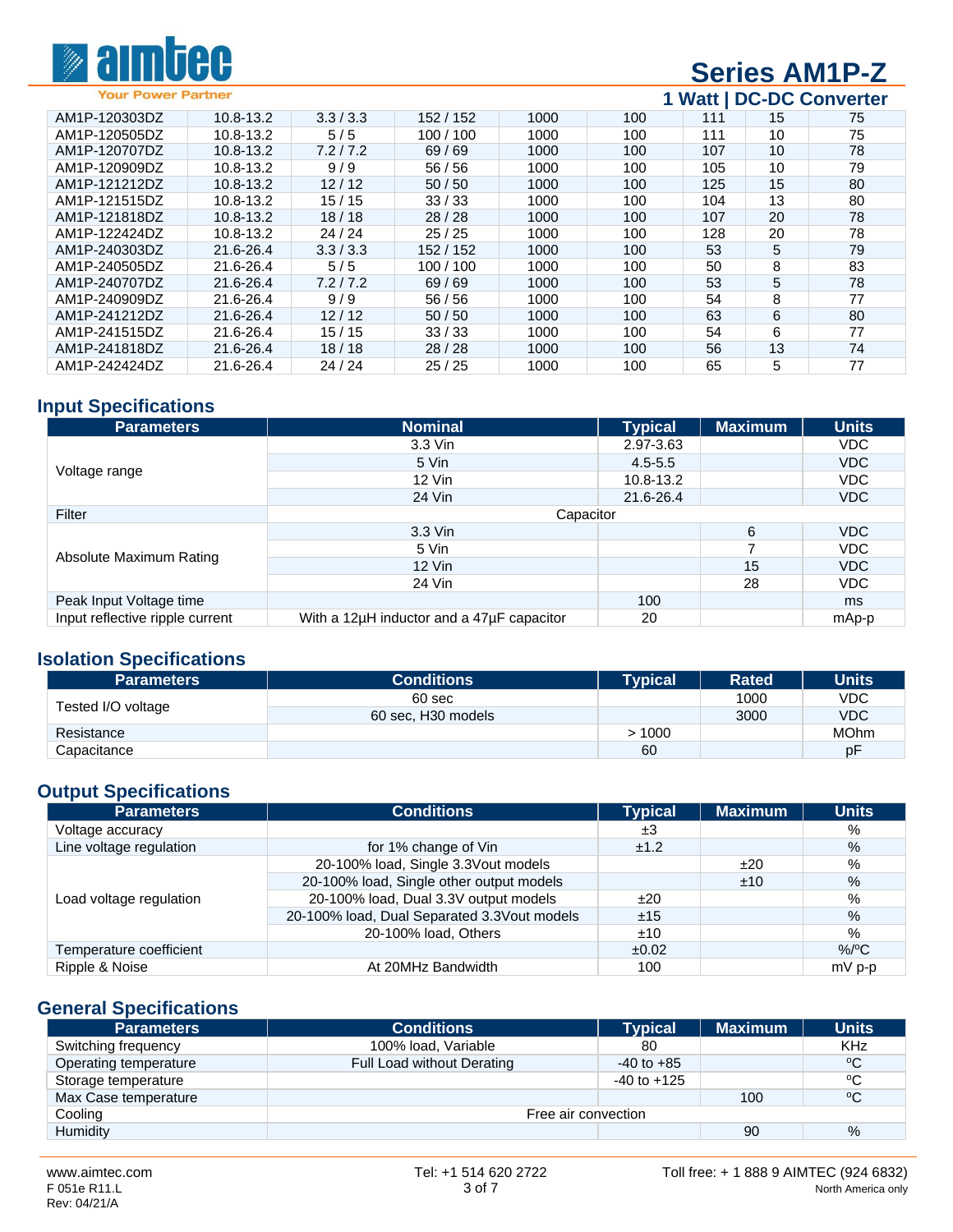

# **Series AM1P-Z**

**1 Watt | DC-DC Converter**

|                                    |                                                                                                                                         |                         |  | ___________ |  |
|------------------------------------|-----------------------------------------------------------------------------------------------------------------------------------------|-------------------------|--|-------------|--|
| Case material                      | Non-conductive black plastic                                                                                                            |                         |  |             |  |
| Weight                             |                                                                                                                                         |                         |  |             |  |
| Dimensions $(L \times W \times H)$ | $0.50 \times 0.40 \times 0.27$ inches                                                                                                   | 12.70 x 10.16 x 6.85 mm |  |             |  |
| <b>MTBF</b>                        | $>1$ 121 000 hrs (MIL-HDBK -217F, Ground Benign, t=+25 °C)                                                                              |                         |  |             |  |
|                                    | NOTE: All epocifications in this datasheet are measured at an ambient temperature of 25%. humidity $75\%$ perminal input veltage and at |                         |  |             |  |

NOTE: All specifications in this datasheet are measured at an ambient temperature of 25°C, humidity<75%, nominal input voltage and at rated output load unless otherwise specified

### **Safety Specifications**

| <b>Parameters</b> |                                                                                               |
|-------------------|-----------------------------------------------------------------------------------------------|
| Agency approvals  | <b>CE</b>                                                                                     |
|                   | EN55032 (Radiated & Conducted Emissions) class B, with recommended EMC circuit. EN55024:2010. |
|                   | IEC61000-4-2(ESD) Criteria A                                                                  |
|                   | IEC61000-4-3(Radiated immunity) Criteria A                                                    |
| <b>Standards</b>  | IEC61000-4-4(EFT) Criteria A, with an external 470uF/100V filter capacitor                    |
|                   | IEC61000-4-5(Surge) Criteria A, with an external 470uF/100V filter capacitor                  |
|                   | IEC61000-4-6(CS) Criteria A                                                                   |
|                   | IEC61000-4-8(PFMF) Criteria A                                                                 |

#### **Pin Out Specifications Dimensions** Dimensions

| Pin | 1000 and 3000 VDC | <b>1000 VDC</b> |                       |
|-----|-------------------|-----------------|-----------------------|
|     | Single            | Dual            | <b>Dual Separated</b> |
|     | - V Input         | - V Input       | - V Input             |
| 4   | $+V$ Input        | $+V$ Input      | $+V$ Input            |
| 5   | + V Output        | + V Output      | + V1 Output           |
| 6   | No pin            | No pin          | - V1 Output           |
|     | - V Output        | Common          | + V2 Output           |
| 8   | No pin            | - V Output      | - V2 Output           |







## **Input Reflected Ripple Test Circuit**



\* Tested at full load, and nominal input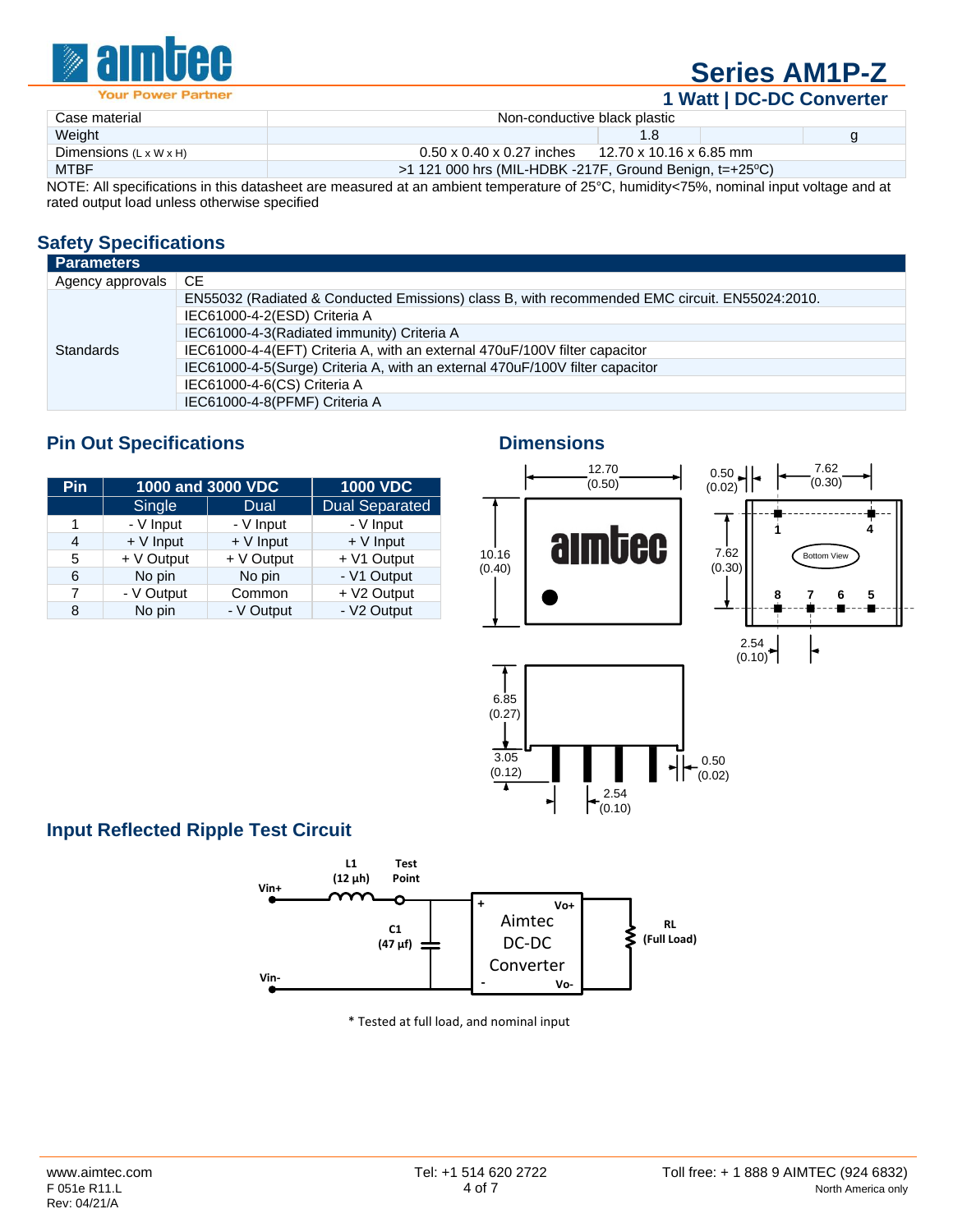

#### **Recommended EMC circuit for single and dual output models**

To meet conducted emissions, the following circuit is recommended with the external components as noted in the table below.



| <b>Model</b> | С1                  | L1         | C <sub>2</sub>     | C <sub>3</sub> |
|--------------|---------------------|------------|--------------------|----------------|
| $3.3$ Vin    | 2.2 $\mu$ F / 100V  | $18 \mu H$ |                    |                |
| 5 Vin        | $2.2 \mu F / 100 V$ | $18 \mu H$ |                    |                |
| 12 Vin       | 2.2 uF / 100V       | $18 \mu H$ |                    |                |
| 24 Vin       | 2.2 $\mu$ F / 100V  | $18 \mu H$ | 2.2 $\mu$ F / 100V | 470pF / 2KV    |

#### **Recommended EMC circuit for dual separated output models**

To meet conducted emissions, the following circuit is recommended with the external components as noted in the table below.



| <b>Model</b> | С1                  | L1         | C2                  | C3'         | C4          |
|--------------|---------------------|------------|---------------------|-------------|-------------|
| $3.3$ Vin    | 2.2 uF / 100V       | 18 µH      |                     |             |             |
| 5 Vin        | $2.2 \mu F / 100 V$ | $18 \mu H$ |                     |             |             |
| 12 Vin       | $2.2 \mu F / 100 V$ | 18 µH      |                     |             |             |
| 24 Vin       | $2.2 \mu F / 100 V$ | $18 \mu H$ | $2.2 \mu F / 100 V$ | 470pF / 2KV | 470pF / 2KV |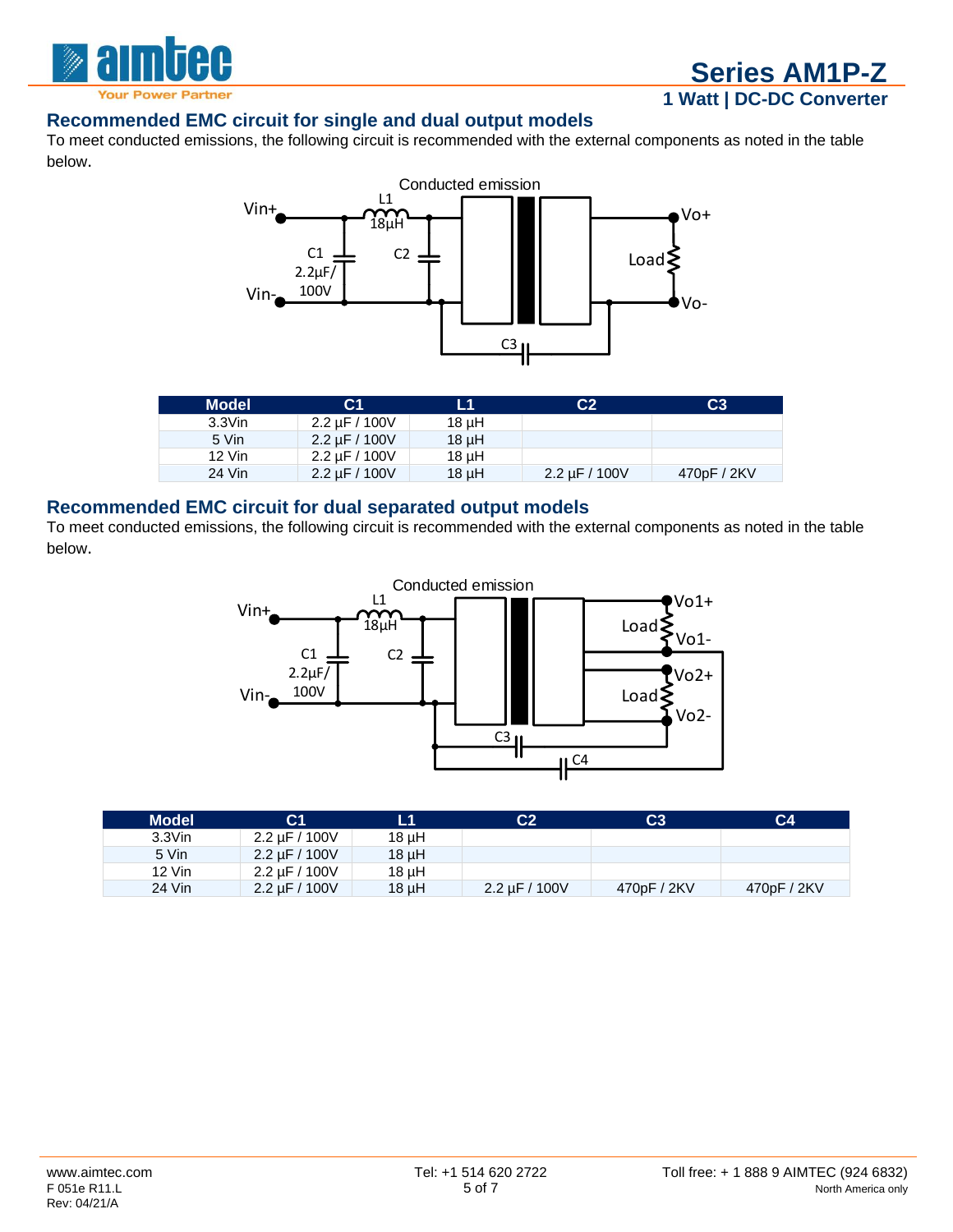

## **Typical Efficiency Chart Examples**





**Series AM1P-Z Watt | DC-DC Converter**